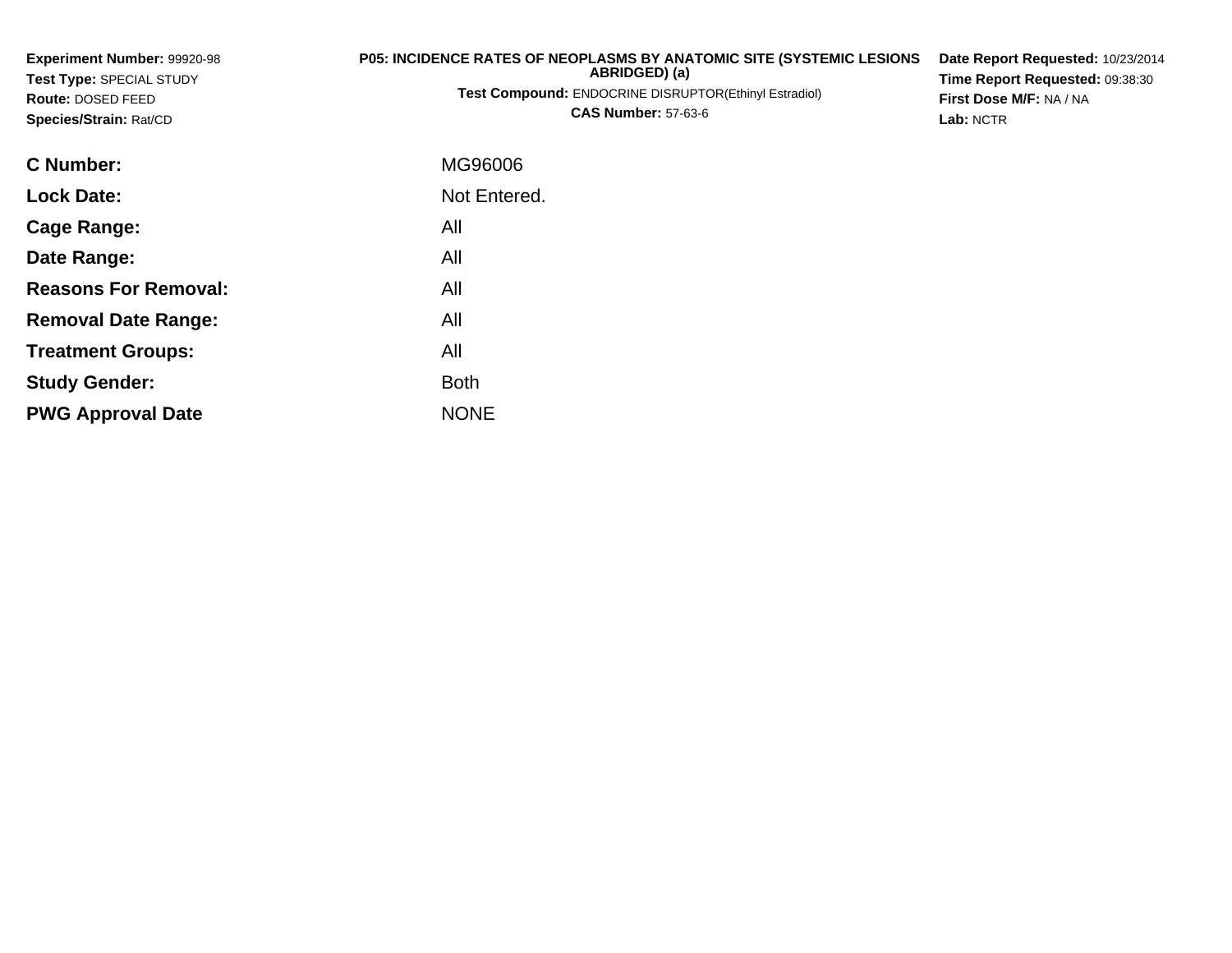| Route: DOSED FEED                       | First Dose M/F: NA / NA          |                                  |                                 |                                 |  |  |  |  |  |  |  |
|-----------------------------------------|----------------------------------|----------------------------------|---------------------------------|---------------------------------|--|--|--|--|--|--|--|
| Species/Strain: Rat/CD                  |                                  | <b>CAS Number: 57-63-6</b>       |                                 |                                 |  |  |  |  |  |  |  |
| <b>CD Rat MALE</b>                      | <b>CONTROL</b><br>F <sub>1</sub> | <b>2.0 PPB</b><br>F <sub>1</sub> | F <sub>1</sub><br><b>10 PPB</b> | F <sub>1</sub><br><b>50 PPB</b> |  |  |  |  |  |  |  |
| <b>Disposition Summary</b>              |                                  |                                  |                                 |                                 |  |  |  |  |  |  |  |
| <b>Animals Initially In Study</b>       | 25                               | 25                               | 25                              | 26                              |  |  |  |  |  |  |  |
| <b>Early Deaths</b>                     |                                  |                                  |                                 |                                 |  |  |  |  |  |  |  |
| <b>Moribund Sacrifice</b>               |                                  |                                  |                                 | 1                               |  |  |  |  |  |  |  |
| <b>Survivors</b>                        |                                  |                                  |                                 |                                 |  |  |  |  |  |  |  |
| <b>Terminal Sacrifice</b>               | 25                               | 25                               | 25                              | 25                              |  |  |  |  |  |  |  |
| <b>Animals Examined Microscopically</b> | 25                               | 25                               | 25                              | 26                              |  |  |  |  |  |  |  |
| ALIMENTARY SYSTEM                       |                                  |                                  |                                 |                                 |  |  |  |  |  |  |  |
| Esophagus                               | (0)                              | (0)                              | (0)                             | (1)                             |  |  |  |  |  |  |  |
| Liver                                   | (25)                             | (1)                              | (1)                             | (26)                            |  |  |  |  |  |  |  |
| Mesentery                               | (1)                              | (0)                              | (1)                             | (0)                             |  |  |  |  |  |  |  |
| Oral Mucosa                             | (0)                              | (0)                              | (0)                             | (1)                             |  |  |  |  |  |  |  |
| Pancreas                                | (0)                              | (0)                              | (0)                             | (1)                             |  |  |  |  |  |  |  |
| CARDIOVASCULAR SYSTEM                   |                                  |                                  |                                 |                                 |  |  |  |  |  |  |  |
| <b>Blood Vessel</b>                     | (0)                              | (0)                              | (0)                             | (1)                             |  |  |  |  |  |  |  |
| Heart                                   | (0)                              | (0)                              | (0)                             | (1)                             |  |  |  |  |  |  |  |
| <b>ENDOCRINE SYSTEM</b>                 |                                  |                                  |                                 |                                 |  |  |  |  |  |  |  |
| <b>Adrenal Cortex</b>                   | (25)                             | (0)                              | (0)                             | (26)                            |  |  |  |  |  |  |  |
| Adrenal Medulla                         | (25)                             | (0)                              | (0)                             | (26)                            |  |  |  |  |  |  |  |
| <b>Pituitary Gland</b>                  | (24)                             | (0)                              | (0)                             | (26)                            |  |  |  |  |  |  |  |
| <b>Thyroid Gland</b>                    | (25)                             | (0)                              | (0)                             | (26)                            |  |  |  |  |  |  |  |
| <b>GENERAL BODY SYSTEM</b><br>None      |                                  |                                  |                                 |                                 |  |  |  |  |  |  |  |
| <b>GENITAL SYSTEM</b>                   |                                  |                                  |                                 |                                 |  |  |  |  |  |  |  |
| <b>Coagulating Gland</b>                | (25)                             | (24)                             | (25)                            | (26)                            |  |  |  |  |  |  |  |
| Epididymis                              | (25)                             | (25)                             | (25)                            | (26)                            |  |  |  |  |  |  |  |

b - Primary tumors: all tumors except metastatic tumors

**Experiment Number:** 99920-98**Test Type:** SPECIAL STUDY

\* Number of animals with any tissue examined microscopically

**P05: INCIDENCE RATES OF NEOPLASMS BY ANATOMIC SITE (SYSTEMIC LESIONS ABRIDGED) (a)**

**Date Report Requested:** 10/23/2014**Time Report Requested:** 09:38:30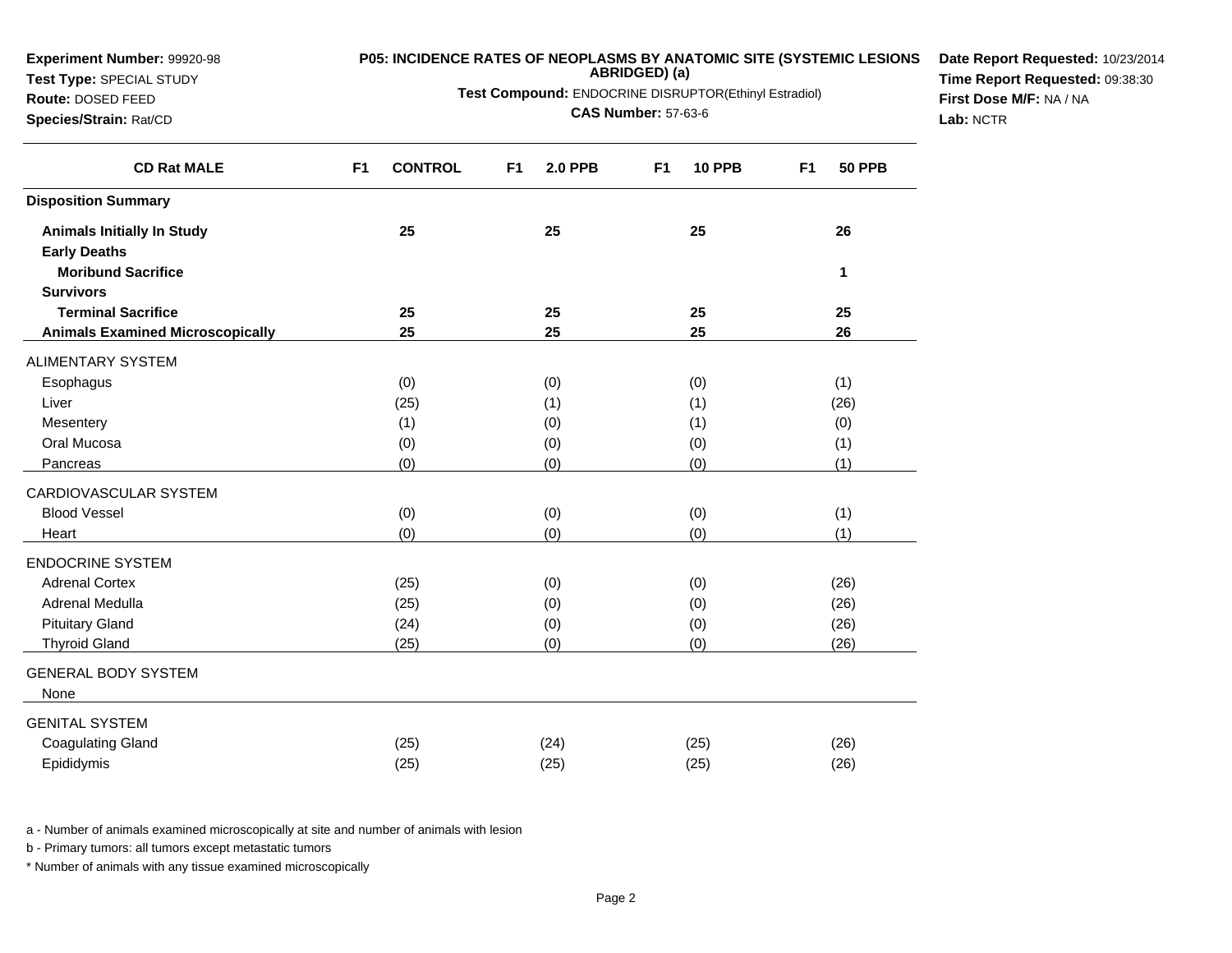**Experiment Number:** 99920-98

**Test Type:** SPECIAL STUDY

**Route:** DOSED FEED**Species/Strain:** Rat/CD

## **P05: INCIDENCE RATES OF NEOPLASMS BY ANATOMIC SITE (SYSTEMIC LESIONSABRIDGED) (a)**

**Test Compound:** ENDOCRINE DISRUPTOR(Ethinyl Estradiol)

**CAS Number:** 57-63-6

**Date Report Requested:** 10/23/2014**Time Report Requested:** 09:38:30**First Dose M/F:** NA / NA**Lab:** NCTR

| <b>CD Rat MALE</b>            | F <sub>1</sub><br><b>CONTROL</b> | F <sub>1</sub><br><b>2.0 PPB</b> | <b>10 PPB</b><br>F <sub>1</sub> | <b>50 PPB</b><br>F <sub>1</sub> |
|-------------------------------|----------------------------------|----------------------------------|---------------------------------|---------------------------------|
| <b>Preputial Gland</b>        | (3)                              | (2)                              | (3)                             | (1)                             |
| Prostate, Dorsal/Lateral Lobe | (9)                              | (3)                              | (10)                            | (4)                             |
| Prostate, Dorsal/lateral Lobe | (16)                             | (22)                             | (15)                            | (22)                            |
| Prostate, Ventral Lobe        | (25)                             | (25)                             | (25)                            | (26)                            |
| <b>Rete Testes</b>            | (25)                             | (23)                             | (24)                            | (25)                            |
| <b>Seminal Vesicle</b>        | (25)                             | (25)                             | (25)                            | (26)                            |
| <b>Testes</b>                 | (25)                             | (25)                             | (25)                            | (26)                            |
| <b>HEMATOPOIETIC SYSTEM</b>   |                                  |                                  |                                 |                                 |
| <b>Bone Marrow</b>            | (25)                             | (0)                              | (0)                             | (26)                            |
| Spleen                        | (25)                             | (0)                              | (0)                             | (26)                            |
| Thymus                        | (25)                             | (0)                              | (0)                             | (26)                            |
| <b>INTEGUMENTARY SYSTEM</b>   |                                  |                                  |                                 |                                 |
| Mammary Gland                 | (25)                             | (24)                             | (25)                            | (26)                            |
| Skin                          | (0)                              | (0)                              | (0)                             | (1)                             |
| MUSCULOSKELETAL SYSTEM        |                                  |                                  |                                 |                                 |
| <b>Bone</b>                   | (25)                             | (0)                              | (0)                             | (26)                            |
| NERVOUS SYSTEM                |                                  |                                  |                                 |                                 |
| <b>Brain</b>                  | (0)                              | (0)                              | (0)                             | (1)                             |
| Spinal Cord                   | (0)                              | (0)                              | (0)                             | (1)                             |
| <b>RESPIRATORY SYSTEM</b>     |                                  |                                  |                                 |                                 |
| Lung                          | (0)                              | (0)                              | (0)                             | (1)                             |
| Trachea                       | (0)                              | (0)                              | (0)                             | (1)                             |

SPECIAL SENSES SYSTEM

None

URINARY SYSTEM

a - Number of animals examined microscopically at site and number of animals with lesion

b - Primary tumors: all tumors except metastatic tumors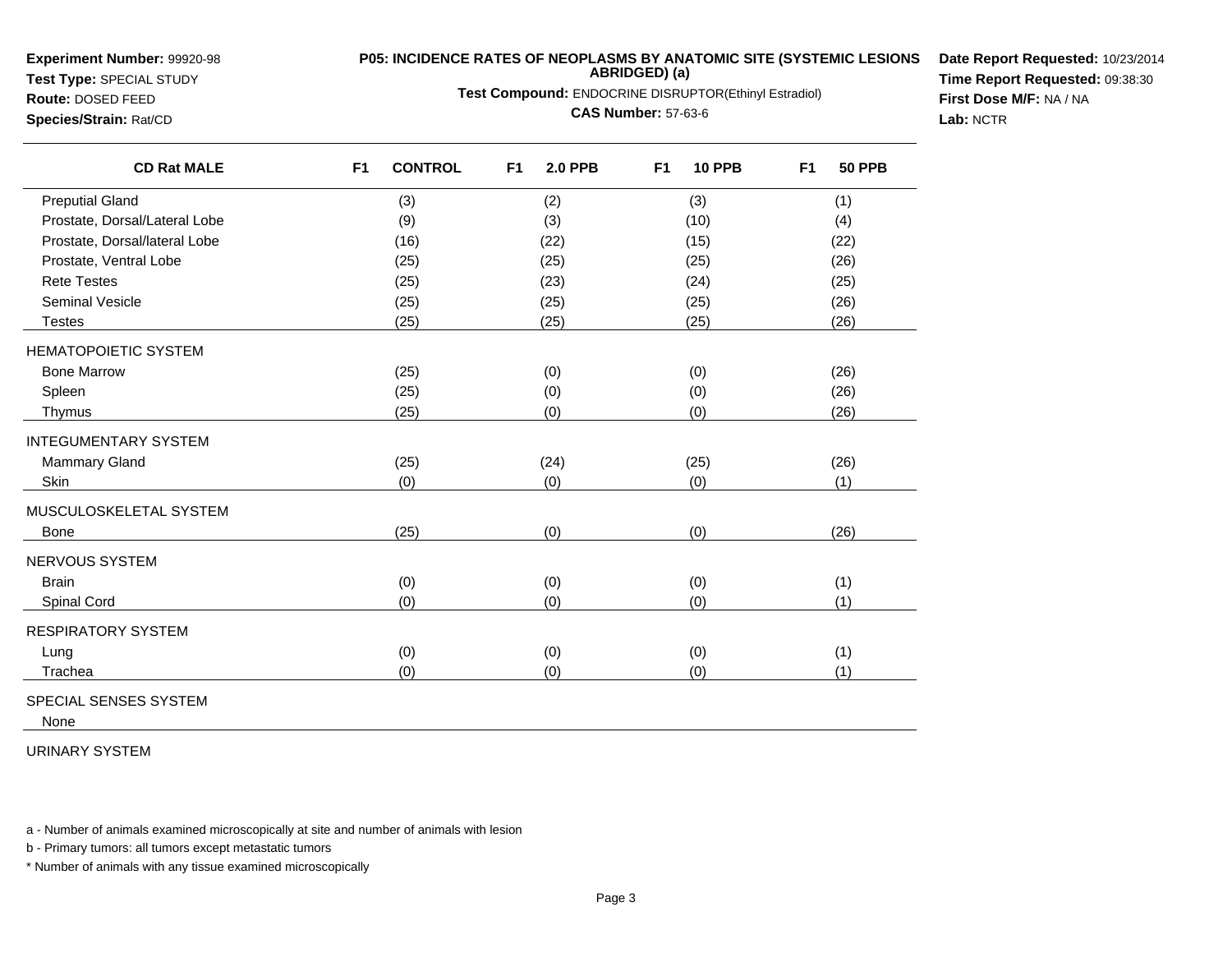| Experiment Number: 99920-98<br>Test Type: SPECIAL STUDY<br><b>Route: DOSED FEED</b><br><b>Species/Strain: Rat/CD</b> |    | <b>P05: INCIDENCE RATES OF NEOPLASMS BY ANATOMIC SITE (SYSTEMIC LESIONS</b><br>ABRIDGED) (a)<br>Test Compound: ENDOCRINE DISRUPTOR(Ethinyl Estradiol)<br><b>CAS Number: 57-63-6</b> |    |                |    |               |    |               | Date Report Requested: 10/23/2014<br>Time Report Requested: 09:38:30<br>First Dose M/F: NA / NA<br>Lab: NCTR |
|----------------------------------------------------------------------------------------------------------------------|----|-------------------------------------------------------------------------------------------------------------------------------------------------------------------------------------|----|----------------|----|---------------|----|---------------|--------------------------------------------------------------------------------------------------------------|
| <b>CD Rat MALE</b>                                                                                                   | F1 | <b>CONTROL</b>                                                                                                                                                                      | F1 | <b>2.0 PPB</b> | F1 | <b>10 PPB</b> | F1 | <b>50 PPB</b> |                                                                                                              |
| Kidney                                                                                                               |    | (25)<br>(25)<br>(2)<br>(26)                                                                                                                                                         |    |                |    |               |    |               |                                                                                                              |
| Urinary Bladder                                                                                                      |    | (0)                                                                                                                                                                                 |    | (0)            |    | (0)           |    |               |                                                                                                              |

b - Primary tumors: all tumors except metastatic tumors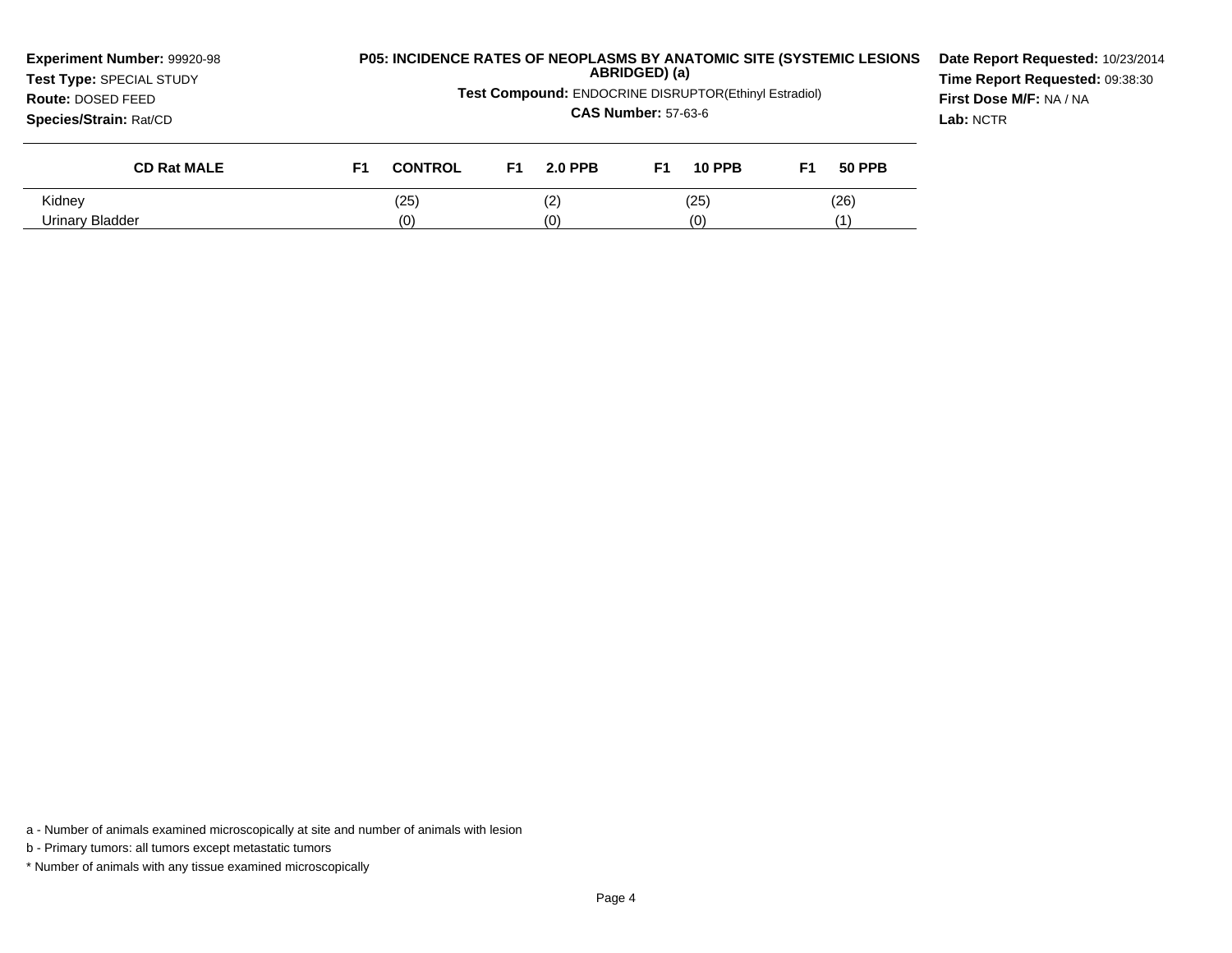| Experiment Number: 99920-98<br>Test Type: SPECIAL STUDY<br>Route: DOSED FEED<br>Species/Strain: Rat/CD |                | P05: INCIDENCE RATES OF NEOPLASMS BY ANATOMIC SITE (SYSTEMIC LESIONS<br>Test Compound: ENDOCRINE DISRUPTOR(Ethinyl Estradiol) | Date Report Requested: 10/23/2014<br>Time Report Requested: 09:38:30<br>First Dose M/F: NA / NA<br>Lab: NCTR |                |                |               |                |               |  |
|--------------------------------------------------------------------------------------------------------|----------------|-------------------------------------------------------------------------------------------------------------------------------|--------------------------------------------------------------------------------------------------------------|----------------|----------------|---------------|----------------|---------------|--|
| <b>CD Rat MALE</b>                                                                                     | F <sub>1</sub> | <b>CONTROL</b>                                                                                                                | F1.                                                                                                          | <b>2.0 PPB</b> | F <sub>1</sub> | <b>10 PPB</b> | F <sub>1</sub> | <b>50 PPB</b> |  |
| <b>Tumor Summary for MALE</b>                                                                          |                |                                                                                                                               |                                                                                                              |                |                |               |                |               |  |
| <b>Total Animals with Primary Neoplasms (b)</b><br><b>Total Primary Neoplasms</b>                      |                |                                                                                                                               |                                                                                                              |                |                |               |                |               |  |
| <b>Total Animals with Benign Neoplasms</b><br><b>Total Benign Neoplasms</b>                            |                |                                                                                                                               |                                                                                                              |                |                |               |                |               |  |
| <b>Total Animals with Malignant Neoplasms</b><br><b>Total Malignant Neoplasms</b>                      |                |                                                                                                                               |                                                                                                              |                |                |               |                |               |  |
| <b>Total Animals with Metastatic Neoplasms</b><br><b>Total Metastatic Neoplasms</b>                    |                |                                                                                                                               |                                                                                                              |                |                |               |                |               |  |
| <b>Total Animals with Malignant Neoplasms</b><br><b>Uncertain Primary Site</b>                         |                |                                                                                                                               |                                                                                                              |                |                |               |                |               |  |
| Total Animals with Neoplasms Uncertain -<br><b>Benign or Malignant</b>                                 |                |                                                                                                                               |                                                                                                              |                |                |               |                |               |  |
| <b>Total Uncertain Neoplasms</b>                                                                       |                |                                                                                                                               |                                                                                                              |                |                |               |                |               |  |

\*\*\*END OF MALE DATA\*\*\*

a - Number of animals examined microscopically at site and number of animals with lesion

b - Primary tumors: all tumors except metastatic tumors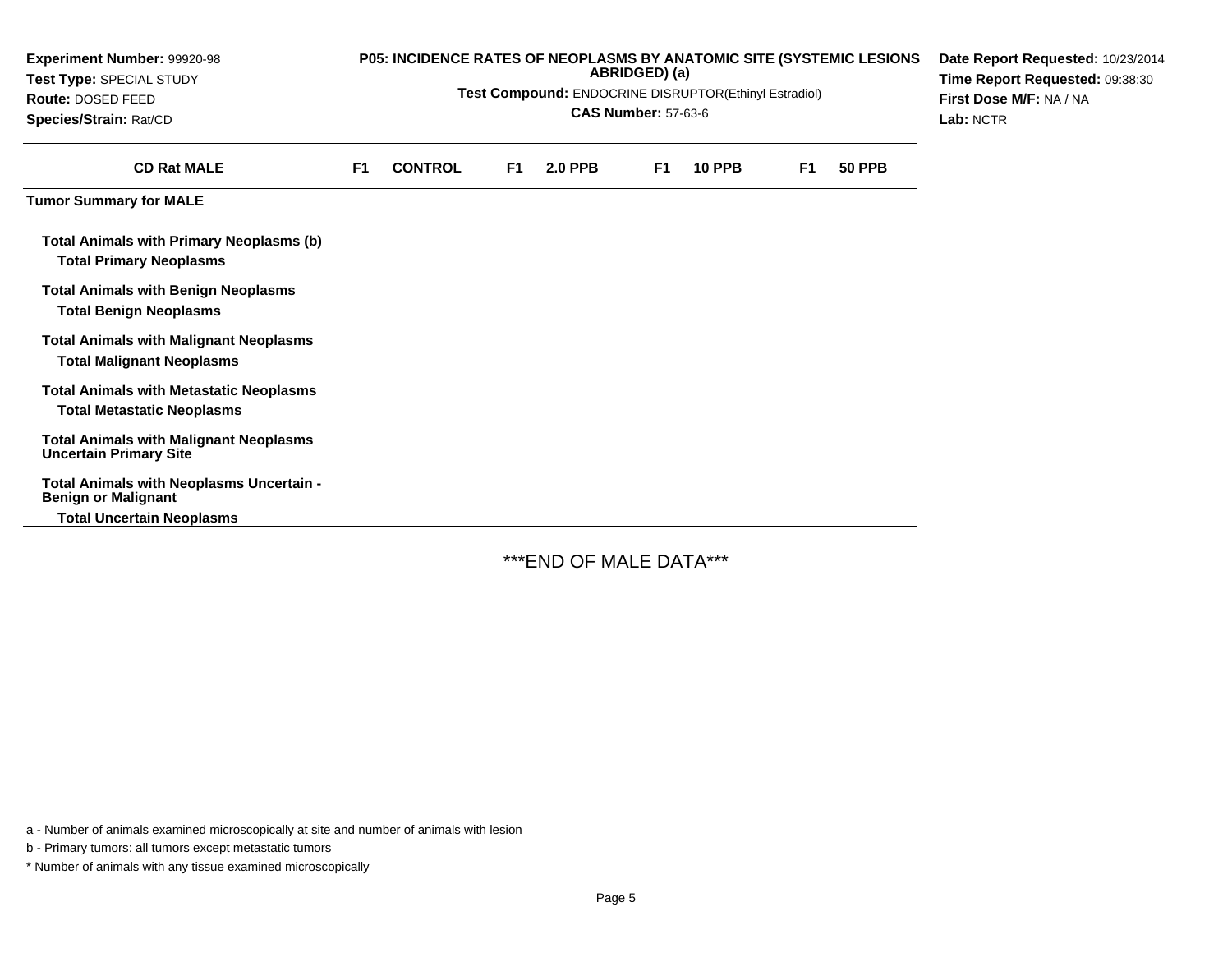| Route: DOSED FEED<br>Species/Strain: Rat/CD | <b>Test Compound: ENDOCRINE DISRUPTOR(Ethinyl Estradiol)</b><br><b>CAS Number: 57-63-6</b> |    |                |                |               |    |               | First Dose M/F: NA / NA<br>Lab: NCTR |
|---------------------------------------------|--------------------------------------------------------------------------------------------|----|----------------|----------------|---------------|----|---------------|--------------------------------------|
| <b>CD Rat FEMALE</b>                        | F <sub>1</sub><br><b>CONTROL</b>                                                           | F1 | <b>2.0 PPB</b> | F <sub>1</sub> | <b>10 PPB</b> | F1 | <b>50 PPB</b> |                                      |
| <b>Disposition Summary</b>                  |                                                                                            |    |                |                |               |    |               |                                      |
| <b>Animals Initially In Study</b>           | 25                                                                                         |    | 25             |                | 25            |    | 25            |                                      |
| <b>Early Deaths</b>                         |                                                                                            |    |                |                |               |    |               |                                      |
| <b>Survivors</b>                            |                                                                                            |    |                |                |               |    |               |                                      |
| <b>Terminal Sacrifice</b>                   | 25                                                                                         |    | 25             |                | 25            |    | 25            |                                      |
| <b>Animals Examined Microscopically</b>     | 25                                                                                         |    | 25             |                | 25            |    | 25            |                                      |
| ALIMENTARY SYSTEM                           |                                                                                            |    |                |                |               |    |               |                                      |
| Liver                                       | (25)                                                                                       |    | (0)            |                | (0)           |    | (25)          |                                      |
| CARDIOVASCULAR SYSTEM                       |                                                                                            |    |                |                |               |    |               |                                      |
| None                                        |                                                                                            |    |                |                |               |    |               |                                      |
| <b>ENDOCRINE SYSTEM</b>                     |                                                                                            |    |                |                |               |    |               |                                      |
| <b>Adrenal Cortex</b>                       | (25)                                                                                       |    | (0)            |                | (0)           |    | (25)          |                                      |
| Adrenal Medulla                             | (25)                                                                                       |    | (0)            |                | (0)           |    | (25)          |                                      |
| <b>Pituitary Gland</b>                      | (25)                                                                                       |    | (0)            |                | (0)           |    | (25)          |                                      |
| <b>Thyroid Gland</b>                        | (25)                                                                                       |    | (1)            |                | (0)           |    | (25)          |                                      |
| <b>GENERAL BODY SYSTEM</b>                  |                                                                                            |    |                |                |               |    |               |                                      |
| None                                        |                                                                                            |    |                |                |               |    |               |                                      |
| <b>GENITAL SYSTEM</b>                       |                                                                                            |    |                |                |               |    |               |                                      |
| <b>Clitoral Gland</b>                       | (1)                                                                                        |    | (2)            |                | (0)           |    | (1)           |                                      |
| Ovary                                       | (25)                                                                                       |    | (25)           |                | (25)          |    | (25)          |                                      |
| Oviduct                                     | (25)                                                                                       |    | (25)           |                | (25)          |    | (25)          |                                      |
| <b>Uterus</b>                               | (25)                                                                                       |    | (25)           |                | (25)          |    | (25)          |                                      |
| Vagina                                      | (24)                                                                                       |    | (25)           |                | (25)          |    | (25)          |                                      |
| <b>HEMATOPOIETIC SYSTEM</b>                 |                                                                                            |    |                |                |               |    |               |                                      |
| <b>Bone Marrow</b>                          | (25)                                                                                       |    | (0)            |                | (0)           |    | (25)          |                                      |

b - Primary tumors: all tumors except metastatic tumors

**Experiment Number:** 99920-98**Test Type:** SPECIAL STUDY

\* Number of animals with any tissue examined microscopically

**P05: INCIDENCE RATES OF NEOPLASMS BY ANATOMIC SITE (SYSTEMIC LESIONS ABRIDGED) (a)**

**Date Report Requested:** 10/23/2014**Time Report Requested:** 09:38:30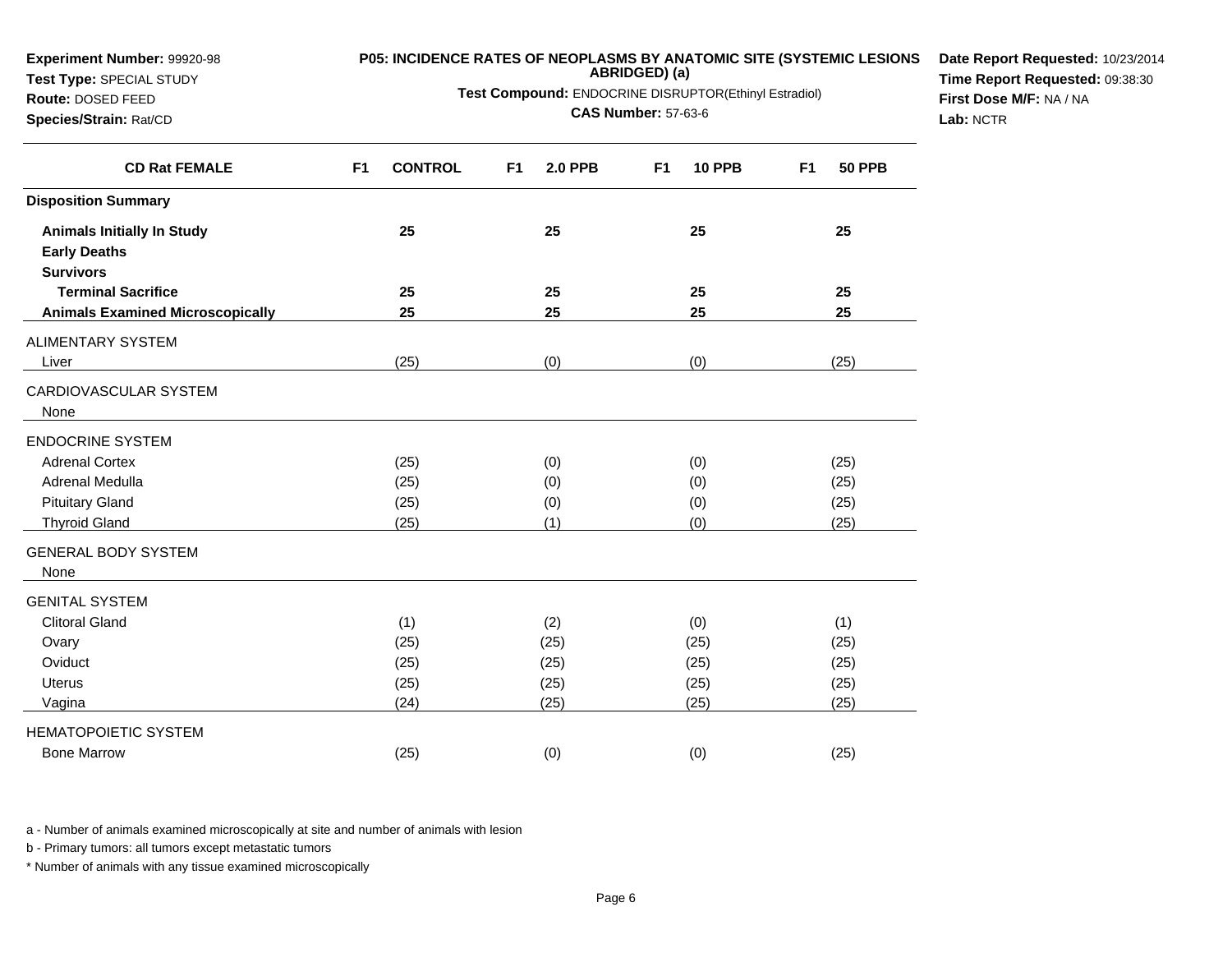| Experiment Number: 99920-98<br>Test Type: SPECIAL STUDY<br>Route: DOSED FEED<br>Species/Strain: Rat/CD |           | P05: INCIDENCE RATES OF NEOPLASMS BY ANATOMIC SITE (SYSTEMIC LESIONS<br>Test Compound: ENDOCRINE DISRUPTOR(Ethinyl Estradiol) | Date Report Requested: 10/23/2014<br>Time Report Requested: 09:38:30<br>First Dose M/F: NA / NA<br>Lab: NCTR |                |                |               |           |               |  |
|--------------------------------------------------------------------------------------------------------|-----------|-------------------------------------------------------------------------------------------------------------------------------|--------------------------------------------------------------------------------------------------------------|----------------|----------------|---------------|-----------|---------------|--|
| <b>CD Rat FEMALE</b>                                                                                   | <b>F1</b> | <b>CONTROL</b>                                                                                                                | F <sub>1</sub>                                                                                               | <b>2.0 PPB</b> | F <sub>1</sub> | <b>10 PPB</b> | <b>F1</b> | <b>50 PPB</b> |  |
| Spleen                                                                                                 |           | (25)                                                                                                                          |                                                                                                              | (0)            |                | (0)           |           | (25)          |  |
| Thymus                                                                                                 |           | (25)                                                                                                                          |                                                                                                              | (0)            |                | (0)           |           | (25)          |  |
| <b>INTEGUMENTARY SYSTEM</b>                                                                            |           |                                                                                                                               |                                                                                                              |                |                |               |           |               |  |
| <b>Mammary Gland</b>                                                                                   |           | (25)                                                                                                                          |                                                                                                              | (25)           |                | (25)          |           | (25)          |  |
| MUSCULOSKELETAL SYSTEM                                                                                 |           |                                                                                                                               |                                                                                                              |                |                |               |           |               |  |
| <b>Bone</b>                                                                                            |           | (25)                                                                                                                          |                                                                                                              | (0)            |                | (0)           |           | (25)          |  |
| NERVOUS SYSTEM<br>None                                                                                 |           |                                                                                                                               |                                                                                                              |                |                |               |           |               |  |
| <b>RESPIRATORY SYSTEM</b><br>None                                                                      |           |                                                                                                                               |                                                                                                              |                |                |               |           |               |  |
| SPECIAL SENSES SYSTEM                                                                                  |           |                                                                                                                               |                                                                                                              |                |                |               |           |               |  |
| Eye                                                                                                    |           | (0)                                                                                                                           |                                                                                                              | (0)            |                | (1)           |           | (1)           |  |
| URINARY SYSTEM                                                                                         |           |                                                                                                                               |                                                                                                              |                |                |               |           |               |  |
| Kidney                                                                                                 |           | (25)                                                                                                                          |                                                                                                              | (25)           |                | (25)          |           | (25)          |  |

b - Primary tumors: all tumors except metastatic tumors